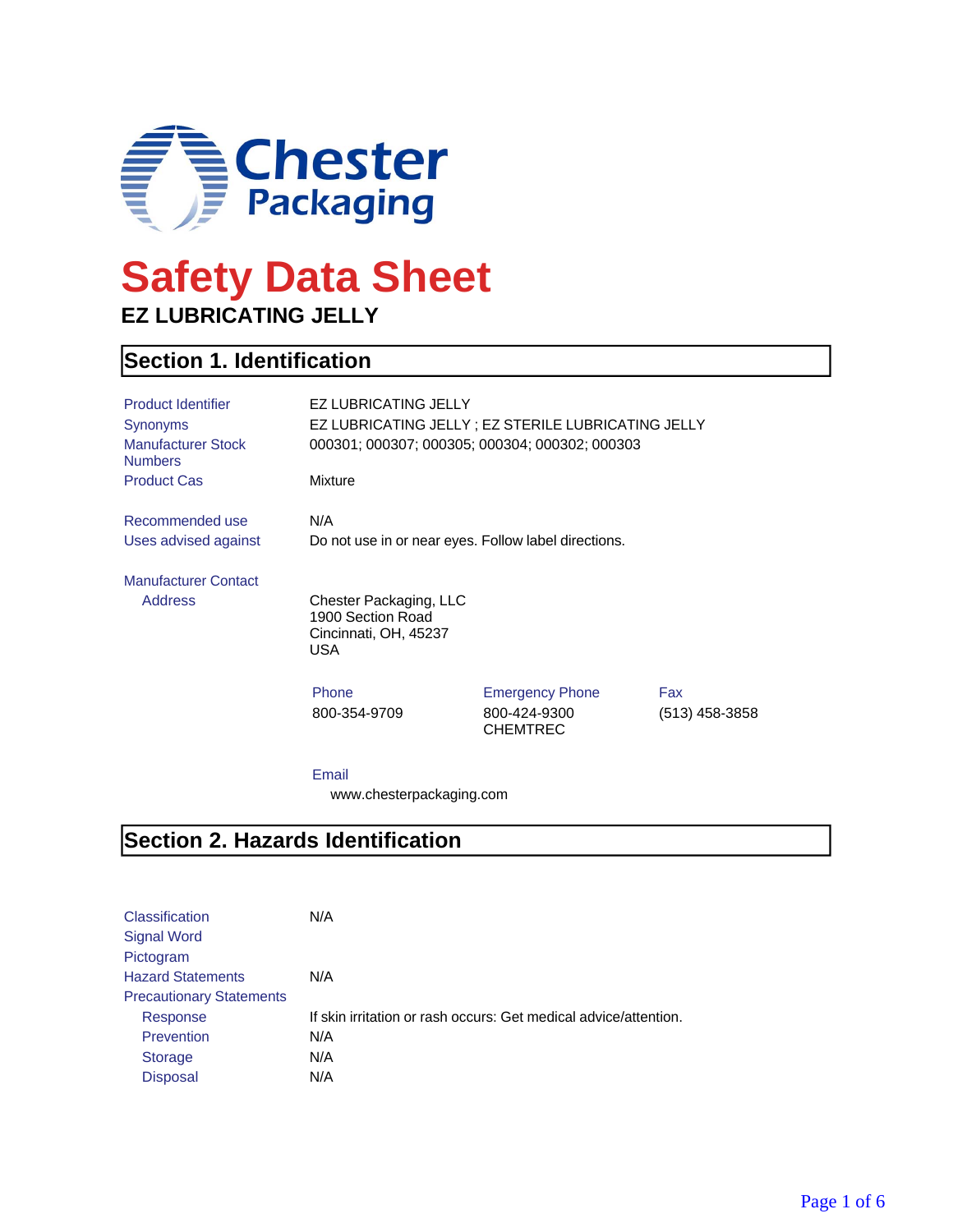Ingredients of unknown toxicity 0%

Hazards not Otherwise Classified

No Data Available

### **Section 3. Ingredients**

| <b>CAS</b> | <b>Ingredient Name</b> | <b>Weight %</b> |
|------------|------------------------|-----------------|
| 56-81-5    | Glvcerin               | 13% - 15%       |
| 7732-18-5  | Water                  | 70% - 75%       |

**Occupational exposure limits, if available, are listed in Section 8.**

#### **Section 4. First-Aid Measures**

| Eye Contact:         | Avoid rubbing eyes. Immediately flush eyes with large amounts of water,<br>occasionally lifting upper and lower lids, until no evidence of product remains<br>minimum 15 minutes is typically recommended). Remove contact lenses, if<br>present and easy to do. Get medical attention if pain or irritation persists.       |
|----------------------|------------------------------------------------------------------------------------------------------------------------------------------------------------------------------------------------------------------------------------------------------------------------------------------------------------------------------|
| <b>Skin Contact:</b> | Wash with soap and water; if irritation persists, seek medical attention.                                                                                                                                                                                                                                                    |
| <b>Inhalation</b>    | N/A                                                                                                                                                                                                                                                                                                                          |
| Ingestion:           | If swallowed, call a physician immediately. Rinse mouth and throat thoroughly with<br>water. Do not induce vomiting unless directed to do so by a physician. Never give<br>anything by mouth to an unconscious person. If vomiting occurs spontaneously,<br>keep head below hips to prevent aspiration of liquid into lungs. |

## **Section 5. Fire Fighting Measures**

| Suitable Extinguishing<br>Media              | In case of fire, use Dry Chemical, Foam and Carbon Dioxide (CO2)                             |
|----------------------------------------------|----------------------------------------------------------------------------------------------|
| Unsuitable Extinguishing<br>Media            | N.E.                                                                                         |
| Unusual Fire and Explosion<br><b>Hazards</b> |                                                                                              |
| Suitable Extinguishing<br>Media:             | Extremely slippery conditions are created if spilled product comes in contact with<br>water. |
| <b>Special Fire Fighting</b><br>Procedures:  | In case of fire and/or explosion do not breath fumes.                                        |

### **Section 6. Accidental Release Measures**

| Non-hazardous Small Spill: | Should be cleaned up at the time of the spill. Take all necessary precautions and<br>wear any personal protective equipment that is applicable. Dispose of per local<br>and state regulations. |
|----------------------------|------------------------------------------------------------------------------------------------------------------------------------------------------------------------------------------------|
| Non-hazardous Large Spill: | Should be cleaned up at the time of the spill. May require special treatment,<br>equipment and/or emergency assistance. Dispose of per local and state<br>regulations.                         |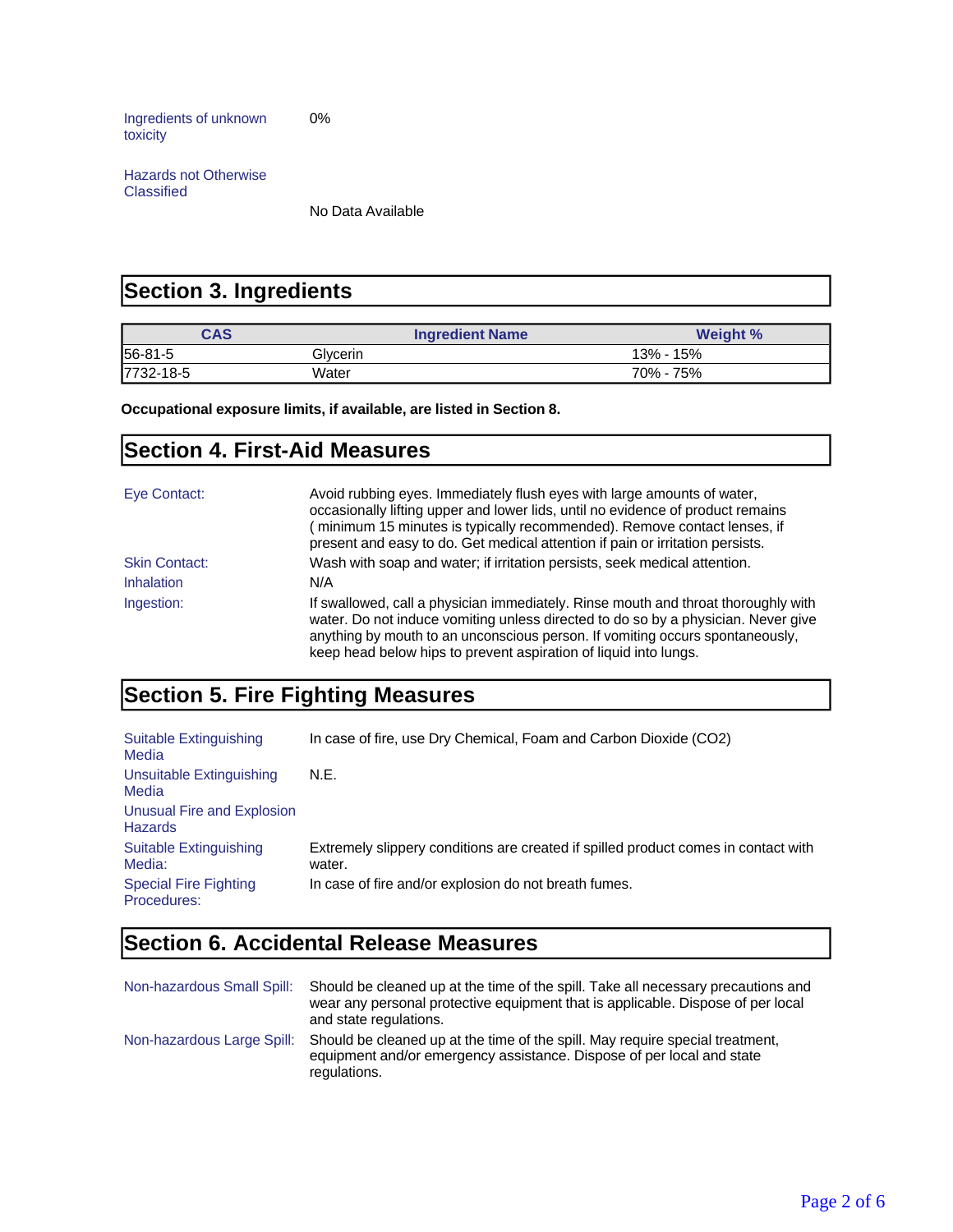### **Section 7. Handling and Storage**

Handling Non-hazardous: This product is considered to be an article which does not release or otherwise

result in exposure to a hazardous chemical under nomal use conditions. Storage Non-hazardous: Store in original package. Discard unused portion. Do not reuse. Store in cool dry place.

Additional Information

### **Section 8. Exposure Controls/Personal Protection**

| <b>Occupational Exposure</b><br>Limits  | Ingredient<br>Name                                                                                                                                                                                                                                 | <b>ACGIH TLV</b>                 | <b>OSHA PEL</b>                        | <b>STEL</b> |
|-----------------------------------------|----------------------------------------------------------------------------------------------------------------------------------------------------------------------------------------------------------------------------------------------------|----------------------------------|----------------------------------------|-------------|
|                                         | Glycerin                                                                                                                                                                                                                                           | TWA: 10 mg/m3 (glycerin<br>mist) | 10 mg/m3 (glycerin mist-total<br>dust) | N/A         |
|                                         | Water                                                                                                                                                                                                                                              | 0                                | N/A                                    | N/A         |
| <b>Personal Protective</b><br>Equipment | Goggles, Gloves, Respirator                                                                                                                                                                                                                        |                                  |                                        |             |
| <b>Engineering Controls:</b>            | Ventilation: Avoid breathing mist. If ventilation is inadequate, use a NIOSH/MSHA<br>certified respirator that will protect against dust/mist.                                                                                                     |                                  |                                        |             |
| <b>Respiratory Protection:</b>          | If vapor or mists are generated, wear a NIOSH/MSHA certified respirator that will<br>protect againsst dust/mist.anic vapor/mist respirator.                                                                                                        |                                  |                                        |             |
| <b>Skin Protection:</b>                 | Gloves and protective clothing is required.                                                                                                                                                                                                        |                                  |                                        |             |
| Eye Protection:                         | Safety glasses is required.                                                                                                                                                                                                                        |                                  |                                        |             |
| Other protective equipment:             | None required                                                                                                                                                                                                                                      |                                  |                                        |             |
| Work/hygienic practices:                | Handle in accordance with good industrial hygiene and safety practice. Wash<br>thoroughly with soap and water after handling and before eating, drinking, or using<br>tobacco. Safety shower and eye wash should be available close to work areas. |                                  |                                        |             |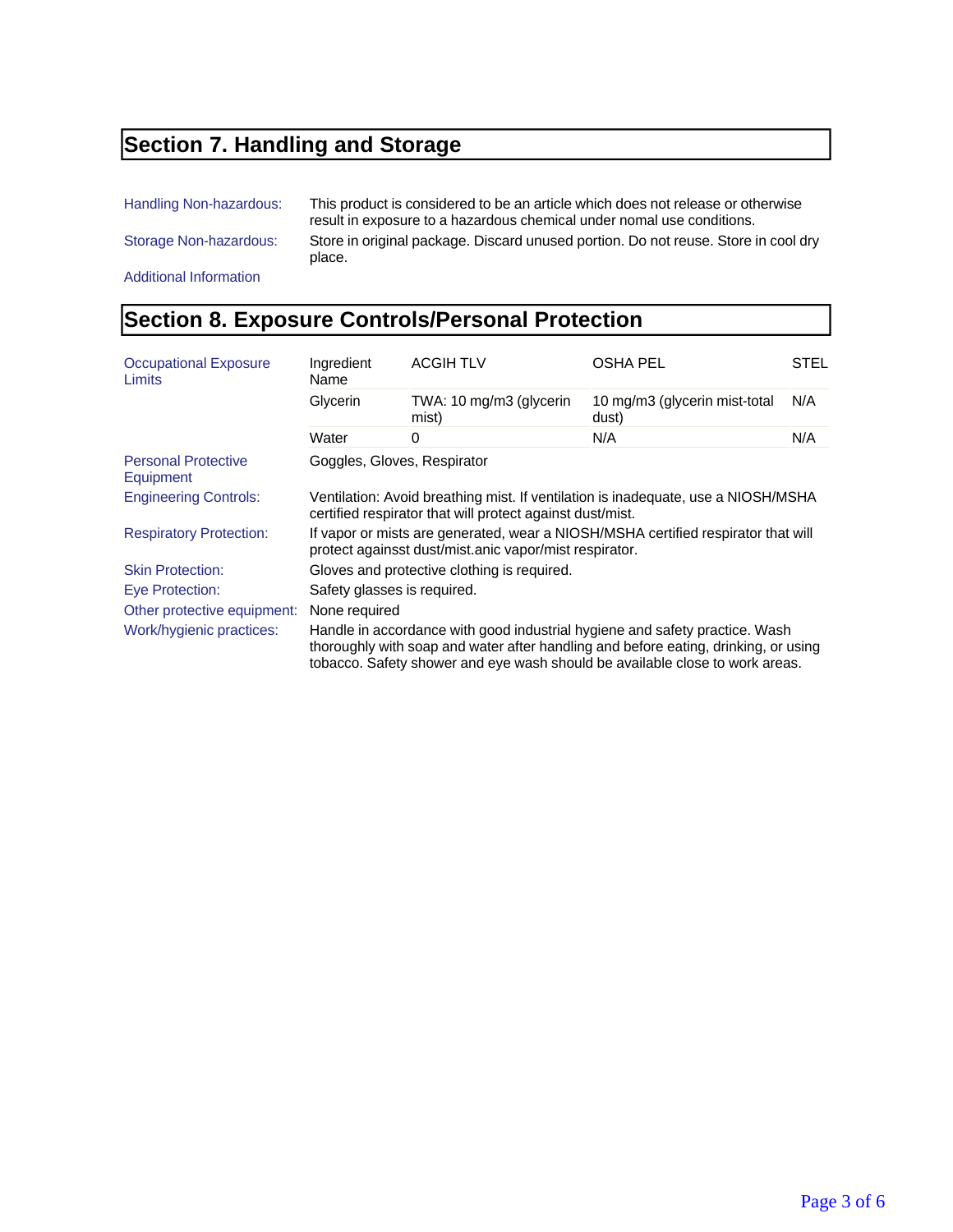## **Section 9. Physical and Chemical Properties**

| <b>Physical State</b>                 | Viscous Gel   |
|---------------------------------------|---------------|
| Color                                 | Clear         |
|                                       | colorless gel |
| Odor                                  | Mild odor     |
| <b>Odor Threshold</b>                 | N/A           |
| <b>Solubility</b>                     | Yes           |
| Partition coefficient Water/n-octanol | N.A.          |
| VOC%                                  | N/A           |
| <b>Viscosity</b>                      | N.A.          |
| <b>Specific Gravity</b>               | 1             |
| <b>Density lbs/Gal</b>                | N/A           |
| Pounds per Cubic Foot                 | N/A           |
| <b>Flash Point</b>                    | N.A.          |
| <b>FP Method</b>                      | N.A.          |
| Ph                                    | $5.0 - 6.0$   |
| <b>Melting Point</b>                  | N.A.          |
| <b>Boiling Point</b>                  | 212°F         |
| <b>Boiling Range</b>                  | N/A           |
| LEL                                   | N/A           |
| UEL                                   | N/A           |
| <b>Evaporation Rate</b>               | N.A.          |
| Flammability                          | N/A           |
| <b>Decomposition Temperature</b>      | N/A           |
| <b>Auto-ignition Temperature</b>      | N/A           |
| <b>Vapor Pressure</b>                 | N/A           |
| <b>Vapor Density</b>                  | N.A.          |

## **Section 10. Stability and Reactivity**

| Stability:                                      | Stable.                                                              |
|-------------------------------------------------|----------------------------------------------------------------------|
| <b>Reactivity:</b>                              | Nonr                                                                 |
| Avoid):                                         | Incompatibility (Materials to Strong oxidizing agents. Strong acids. |
| <b>Hazardous Decomposition</b><br>or Byproducts | None                                                                 |
| <b>Hazardous Polymerization</b>                 | Will not occur                                                       |
| Conditions to avoid                             | None                                                                 |

## **Section 11. Toxicological Information**

|                                   | Acute Toxicity: Eye Contact Contact may cause temporary moderate irritation            |
|-----------------------------------|----------------------------------------------------------------------------------------|
|                                   | Acute Toxicity: Skin Contact May cause mild irritation on patients with sensitive skin |
| <b>Acute Toxicity: Inhalation</b> | N.A.                                                                                   |
| <b>Acute Toxicity: Ingestion</b>  | May be harmful if swallowed                                                            |
| Carcinogenicity:                  | None known                                                                             |
| <b>Chronic Toxicity:</b>          | None known                                                                             |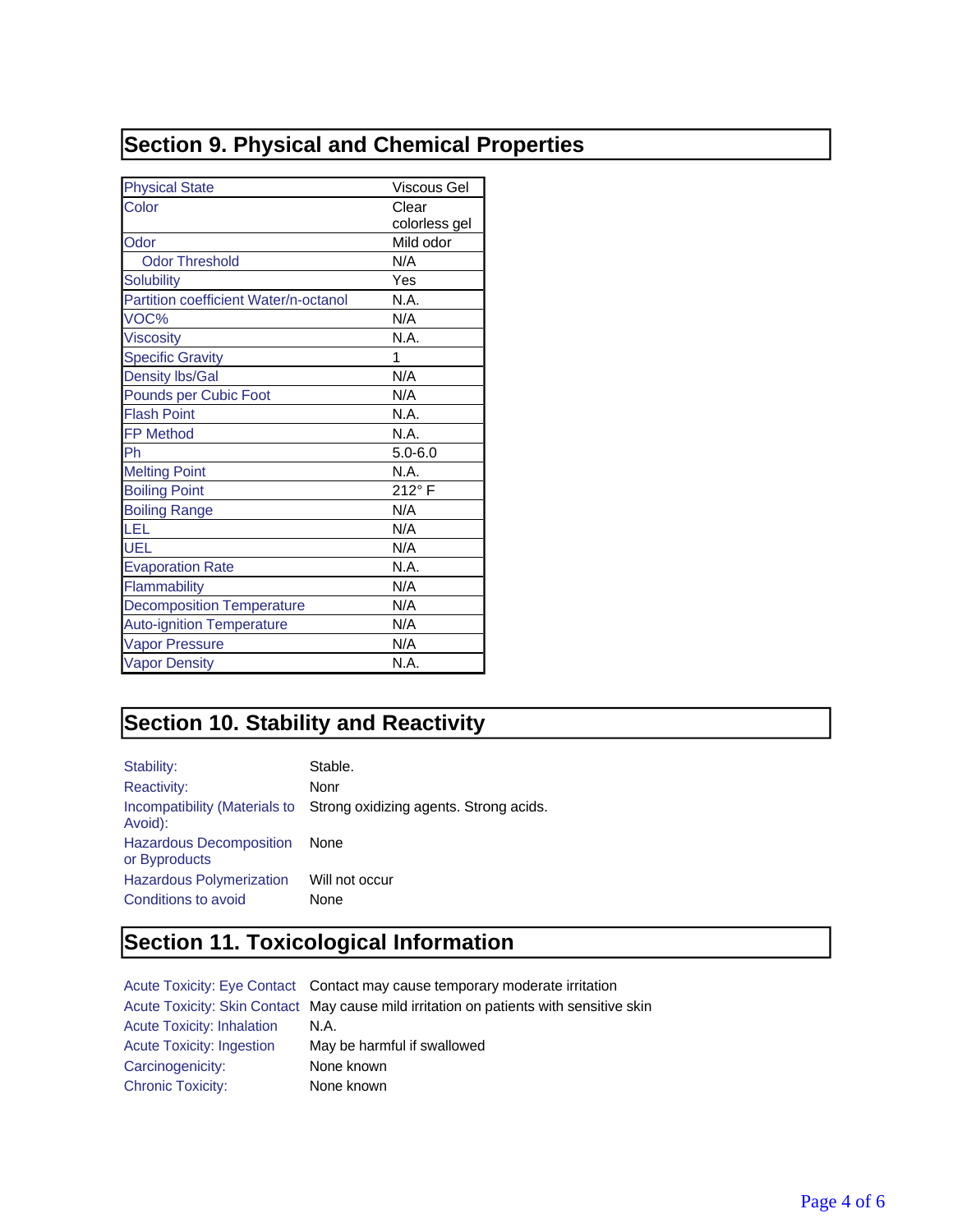## **Section 12. Ecological Information**

| Toxicity:              | There is no specific data available that this product has been tested on animals to<br>obtain toxicological data. There are toxicology data for the components of this<br>product, which are found in the scientific literature. These data have not been<br>presented in this document. |
|------------------------|------------------------------------------------------------------------------------------------------------------------------------------------------------------------------------------------------------------------------------------------------------------------------------------|
| Other adverse effects: | N.D.                                                                                                                                                                                                                                                                                     |

#### **Section 13. Disposal**

Waste Disposal: Waste must be disposed of in accordance with federal, state and local environmental control regulations.

#### **Section 14. Transport Information**

| <b>UN Number</b>               | N/A  |
|--------------------------------|------|
| <b>UN Proper Shipping Name</b> | None |
| <b>DOT Classification</b>      | None |
| <b>Packing Group</b>           | N/A  |
| IATA:                          | N.A. |
| IMDG:                          | N.A. |

## **Section 15. Regulatory Information**

| N A  |
|------|
| N.A. |
| N.A. |
| N.A. |
| N.A. |
| N.A. |
| N.A. |
| N.A. |
| N.A. |
| N.A. |
|      |